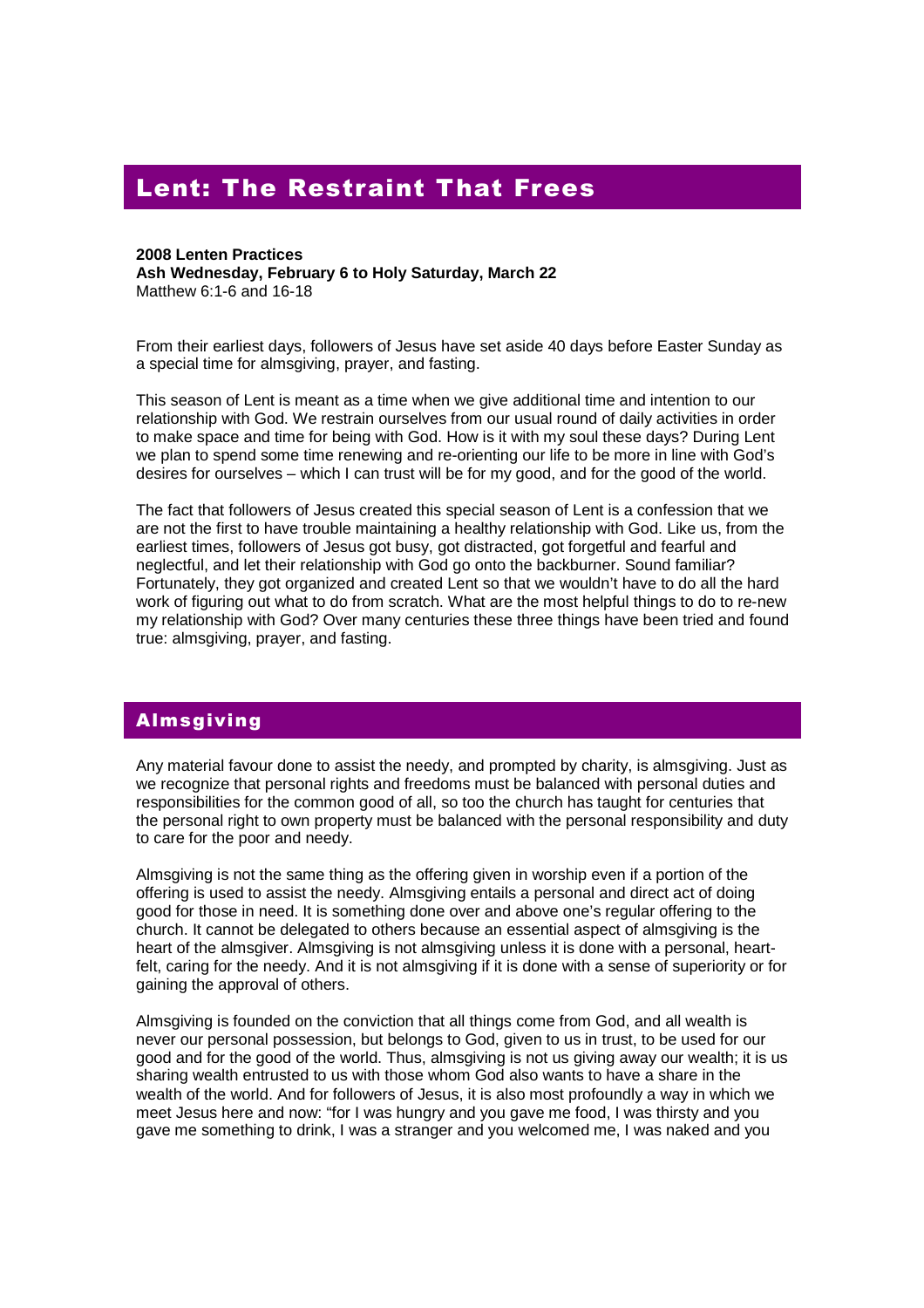gave me clothing, I was sick and you took care of me, I was in prison and you visited me." *(Matthew 25:35-36, NRSV)*.

As a spiritual practice, almsgiving also has the possibility of shedding light on our unseen inner poverty. How do our feelings about the poor and needy impact our relationship with God? For example, if we have feelings of resentment, lack of generosity, or alienation toward the poor, can we truly have feelings of thanksgiving, generosity and intimacy with God? Giving real alms to the real poor may have the unexpected blessing of bringing inner joy and peace to our impoverished heart.

Almsgiving during Lent is meant to bring actual relief to the needy; to change our relationship with the needy; to transform our own understanding of and relationship with wealth; and to reveal and abundantly satisfy any spiritual poverties.

## Fasting

A fast means to give up some or all of one's food and to drink only water. This is **not** recommended without the advice of a doctor. However, there are many other ways to fast. The key thing is to give up something that you hunger for every day. For example, cigarettes, a glass of wine, chocolate, watching TV, email, the internet, video games, solitaire, free cell, etc. Fasting is important for 2 reasons.

First, when we fast, we actually pause and experience our hunger instead of quickly feeding it. We then get to reflect on the hungers that drive our life. Just exactly why is it that we are so busy doing what we do? What need, what hunger, is so important that we are literally dying (by giving our time, our life) for it? Is the way we seek to satisfy – or avoid – our hungers actually working? We need food to live. We need shelter, and safety, and love, and accomplishment. But sometimes we get locked in patterns that actually undermine what we are trying to achieve. For example, getting so far in debt that life becomes a rat race, and we are so frazzled that relationships fray and joy turns to ashes. Fasting – giving up something you "need" – breaks the pattern, gives time for reflecting and deeper awareness, and opens the possibility for new choices.

Second, and more importantly, when we fast, we are invited to experience a deeper awareness of our hunger for God. Perhaps we have confused our hunger for God for something else? Food, shelter, safety, love, accomplishments – even life itself – are all good, but they are also all temporary. Can't get no satisfaction? Perhaps we have been neglecting the one and only truly eternal source of joy and peace? As our good friend Jesus once said, "It takes more than bread to really live." *(Luke 4:4, The Message)* When we fast, we have the opportunity to re-orient our impulses and daily living so that we enjoy the delight of good bread and the delight of our good God. A key for building our experience of – and delight in – God is prayer.

#### Prayer

The wise should not boast of their wisdom, nor the strong of their strength,